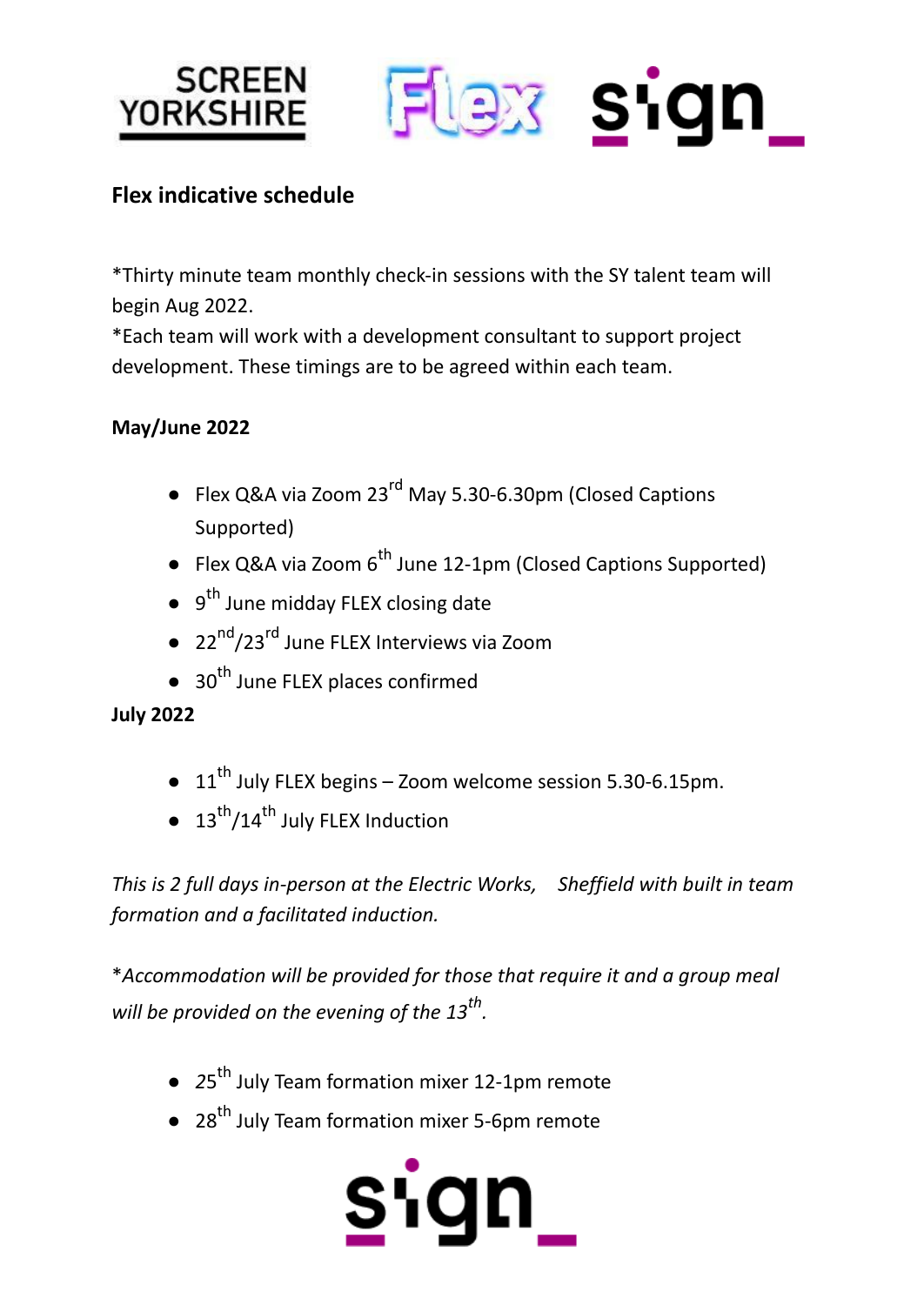

 $\bullet$  1<sup>st</sup> Aug Team formation mixer 12-1pm remote

## **August 2022**

- 8<sup>th</sup> August FLEX Teams confirmed
- 15<sup>th</sup>/16<sup>th</sup> August FLEX Bootcamp

*This is a 2 day in-person session at the Electric Works in Sheffield. The focus is to explore agile storytelling inc sessions from key speakers and industry thought leaders. The second day allows for in-person world building. Lunch and a group evening meal on the 15 th will be provided.*

● w/c 22<sup>nd</sup> August Flex Development Consultants assigned to each team

### **September 2022**

- 5th September The Flex slate: a session on what to develop, deliver and aim for on the programme 5-6pm / remote
- $\bullet$  20<sup>th</sup> Sept keynote speaker tbc / remote 5-6pm

### **October 2022**

- 5<sup>th</sup> October keynote: visual storytelling: speaker TBC / remote 5-6pm
- 10<sup>th</sup> October First draft delivery
- $\bullet$  18<sup>th</sup> October The Film & TV Charity drop-in lunchtime session / remote
- 24<sup>th</sup> October Notes returned on first drafts